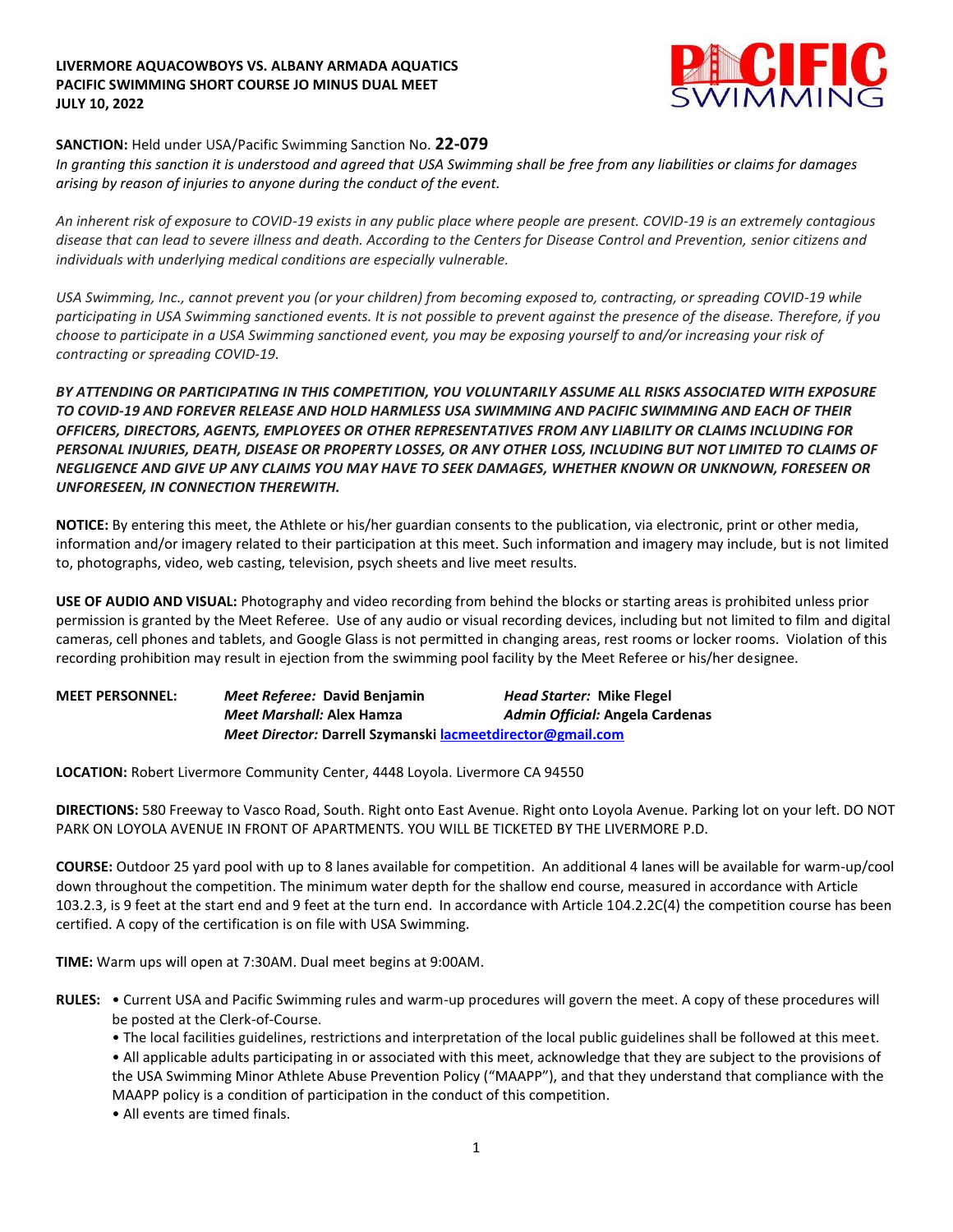- All events will swim fast to slow.
- Athletes may compete in Maximum 4 events per day.
- All Athletes ages 12 and under should complete competition within four (4) hours.
- **All Coaches and Officials must wear their USA Swimming membership cards in a visible manner.**
- All athletes 18 and older must have completed the Athlete Protection Training to be allowed to compete.
- At the discretion of the Meet Referee, different events and genders may swim combined.

## • **All Participants will follow the Facility Safety Guidelines which will be emailed to all Participants prior to the meet and which will be announced prior to the meet.**

**UNACCOMPANIED ATHLETES:** Any USA Swimming Athlete-Member competing at the meet must be accompanied by a USA Swimming Member-Coach for the purposes of Athlete supervision during warm-up, competition and warm-down. If a Coach-Member of the Athlete's USA Swimming Club does not attend the meet to serve in said supervisory capacity, it is the responsibility of the Athlete or the Athlete's legal guardian to arrange for supervision by a USA Swimming Member-Coach. The Meet Director or Meet Referee may assist the Athlete in making arrangements for such supervision; however, it is recommended that such arrangements be made in advance of the meet by the Athlete's USA Swimming Club Member-Coach.

**RACING STARTS:** Athletes must be certified by a USA Swimming member-coach as being proficient in performing a racing start or must start the race in the water. It is the responsibility of the Athlete or the Athlete's legal guardian to ensure compliance with this requirement.

**RESTRICTIONS:** • Smoking and the use of other tobacco products is prohibited on the pool deck, in the locker rooms, in spectator

- seating, on standing areas and in all areas used by Athletes, during the meet and during warm-up periods.
- Sale and use of alcoholic beverages is prohibited in all areas of the meet venue.
- No glass containers are allowed in the meet venue.
- No propane heater is permitted except for snack bar/meet operations.
- All shelters must be properly secured.
- Deck Changes are prohibited.

• Destructive devices, to include but not limited to, explosive devices and equipment, firearms (open or concealed), blades, knives, mace, stun guns and blunt objects are strictly prohibited in the swimming facility and its surrounding areas. If observed, the Meet Referee or his/her designee may ask that these devices be stored safely away from the public or removed from the facility. Noncompliance may result in the reporting to law enforcement authorities and ejection from the facility. Law enforcement officers (LEO) are exempt per applicable laws.

• Operation of a drone, or any other flying apparatus, is prohibited over the venue (pools, Athlete/Coach areas, Spectator areas and open ceiling locker rooms) any time Athletes, Coaches, Officials and/or Spectators are present.

**ELIGIBILITY:** • Athletes must be current members of USA Swimming and enter their name and registration number on the meet entry card as they are shown on their Registration Card. If this is not done, it may be difficult to match the Athlete with the registration and times database. The meet host will check all Athlete registrations against the SWIMS database and if not found to be registered, the Meet Director shall accept the registration at the meet (a \$10 surcharge will be added to the regular registration fee). Duplicate registrations will be refunded by mail.

• Meet is open only to qualified athletes registered with **LAC or AAA.** Athletes who are unattached but participating with **LAC or AAA** are eligible to compete.

• Athletes who have achieved the Pacific Swimming JO Time Standard for an event in their age group may NOT enter that event.

• Entries with **"NO TIME" will be ACCEPTED** 

• Athletes with a disability are welcome to attend this meet and should contact the Meet Director or Meet Referee regarding any special accommodations on entry times and seeding per Pacific Swimming policy.

- Athletes 19 years of age and over may compete in the meet if they are attached to LAC or AAA.
- The Athlete's age will be the age of the Athlete on the day of the meet.

**ENTRY FEES:** \$20 per athlete. Entries will be rejected if payment is not sent at time of request. No refunds will be made, except mandatory scratch downs

**ENTRIES:** All entries will be made by LAC Associate Head Coach Lisa White [\(lisawhite608@gmail.com\)](mailto:lisawhite608@gmail.com) by July 9th. All LAC athletes must commit on the LAC website by July 1<sup>st</sup> to be entered in the meet. AAA entries must be sent to Lisa White via email by July 1<sup>st</sup> to